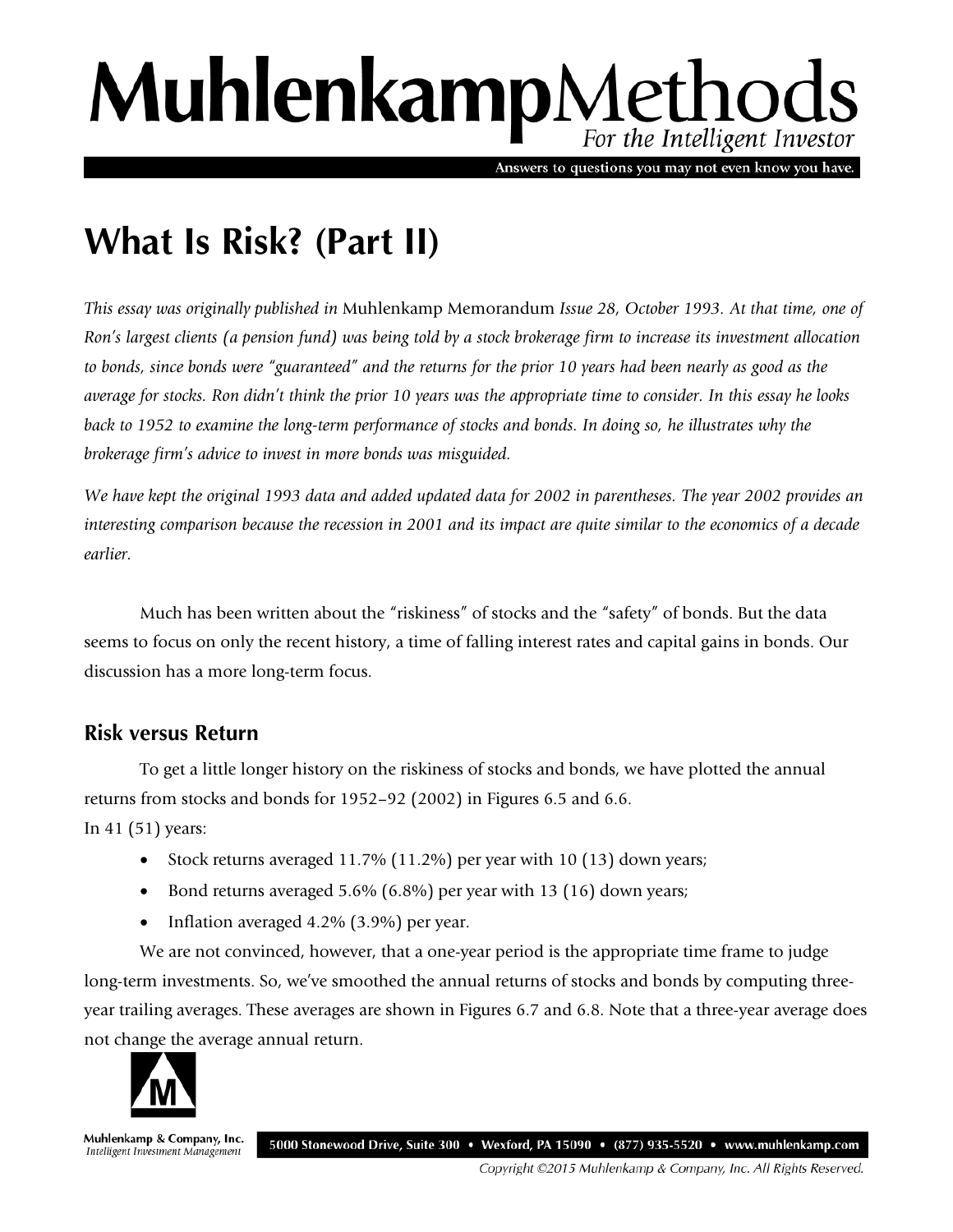

**Figure 6.5 S&P 500 Index Yearly Total Returns, 1952-2002**

**Figure 6.6 Long-Term Government Bonds Yearly Total Returns, 1952-2002**





Muhlenkamp & Company, Inc.<br>Intelligent Investment Management

5000 Stonewood Drive, Suite 300 • Wexford, PA 15090 • (877) 935-5520 • www.muhlenkamp.com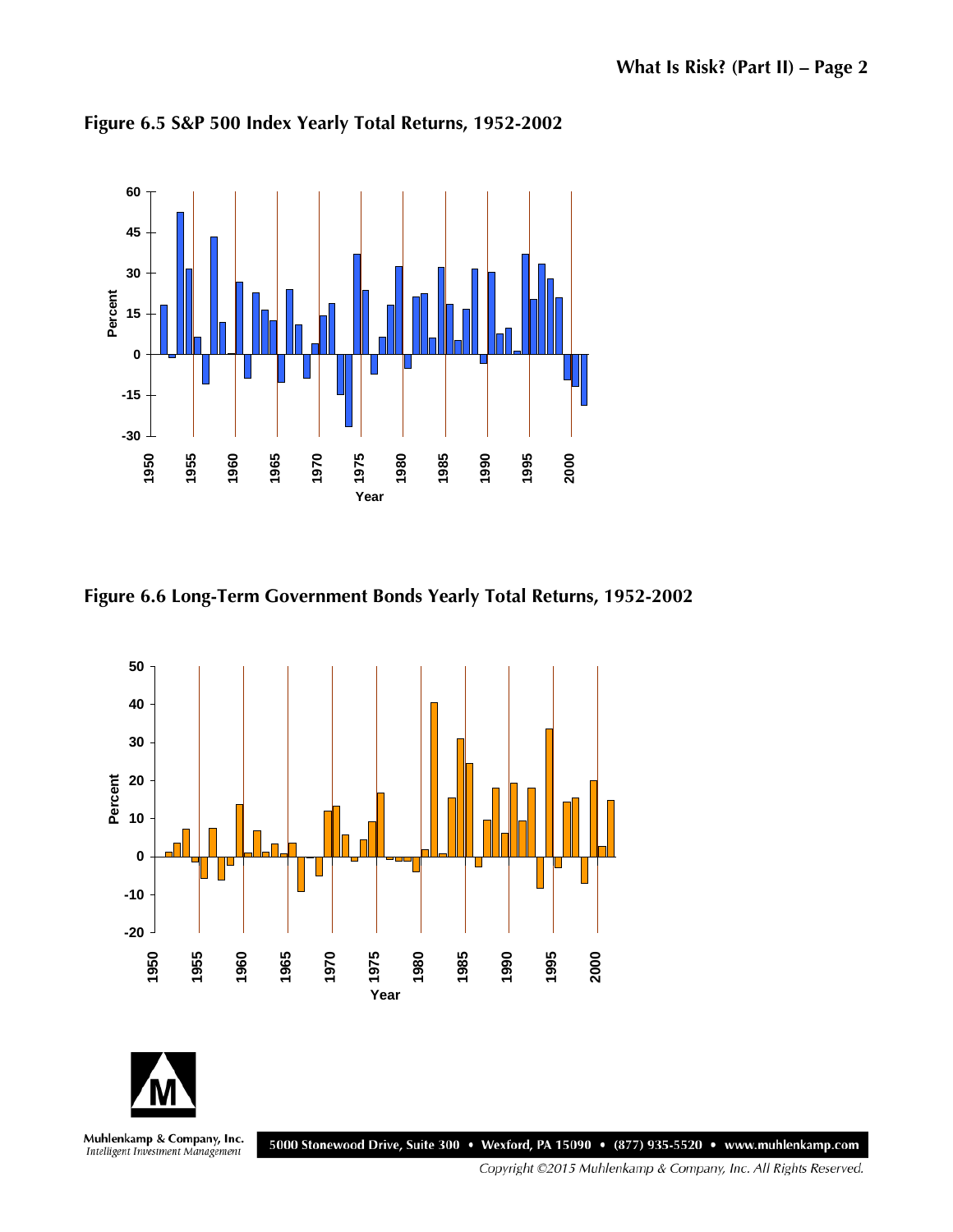

**Figure 6.7 S&P 500 Index Total Return Three-Year Trailing Average, 1952-2002**







Muhlenkamp & Company, Inc.<br>Intelligent Investment Management 5000 Stonewood Drive, Suite 300 • Wexford, PA 15090 • (877) 935-5520 • www.muhlenkamp.com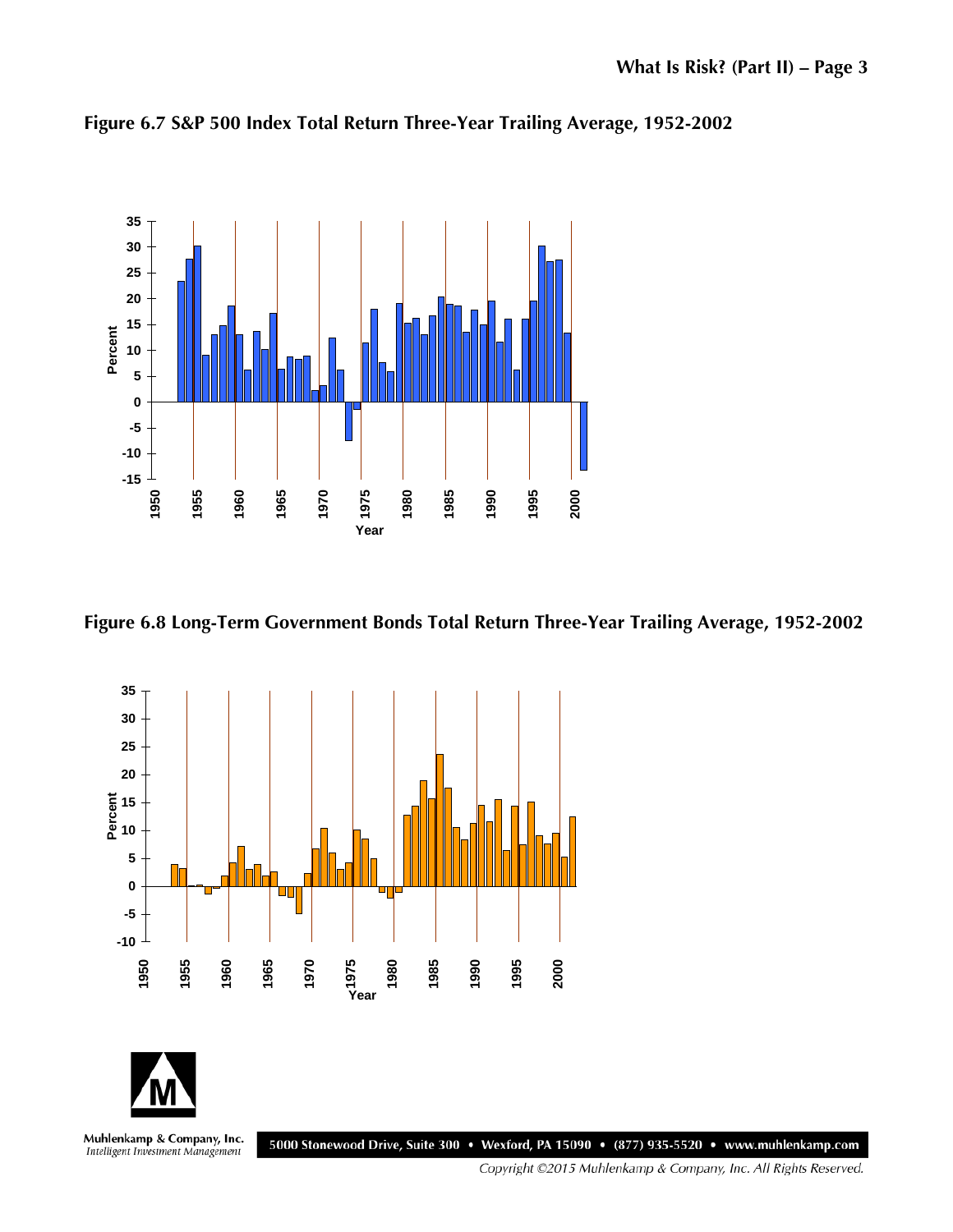On a three-year basis, stocks have had one (two) down period(s), and bonds have had three (three) down periods. So, if your definition of risk is the probability of losing money, the difference is small, but it favors stocks.

When people on Wall Street talk about risk, they really are talking about the variability of returns, not the probability of losing money. Wall Street maintains that stocks are riskier than bonds simply because there is a greater variation in the *one-year* return.

By Wall Street's definition, even if returns were positive each year and had the same pattern for stocks and bonds, but stocks varied between 0% and 20% while bonds varied between 0% and 10%, stocks would be considered riskier because the variation was greater. We think the problem is in the definition. Over 41 (51) years:

- Stocks averaged 11.7% (11.2%) per year, which was 7.5% (7.3%) over inflation, netting a total of 17 (33) times the original purchasing power;
- Bonds averaged 5.6% (6.8%) per year, which was 1.4% (2.9%) over inflation, netting less than two (four) times purchasing power.

Total returns from stocks consist of the dividends received and the change in price. Total returns from bonds consist of the interest received and the change in price. People seem to have forgotten that when interest rates go up, bond prices go down, and investing in bonds can lose you money. By 1980, 5% bonds bought in 1966 were worth less than 50 cents on the dollar. So, if you can predict interest rates, you will know when to own bonds.

We have found, however, that you don't need to predict interest rates to know when to own bonds. You only need to know whether current "real" returns are attractive.

## **Get the "Real" Story**

At Muhlenkamp & Company, we define risk as the probability of losing purchasing power over time. When we look at bonds, we subtract the current inflation rate from the current yield level to get the expected "real" return.

We then set a hurdle rate of a 3% real return before we are willing to lend money by buying bonds. We've plotted nominal long-term interest rates in Figure 6.9 and real long-term interest rates in Figure 6.10. We have also indicated our 3% hurdle rate in Figure 6.10.

Figure 6.10 makes it apparent why from 1968 (when I entered the investment business) to 1981, I never invested in long-term bonds. Bonds didn't meet the 3% hurdle rate for real returns except for a brief



Muhlenkamp & Company, Inc. 5000 Stonewood Drive, Suite 300 • Wexford, PA 15090 • (877) 935-5520 • www.muhlenkamp.com Intelligent Investment Management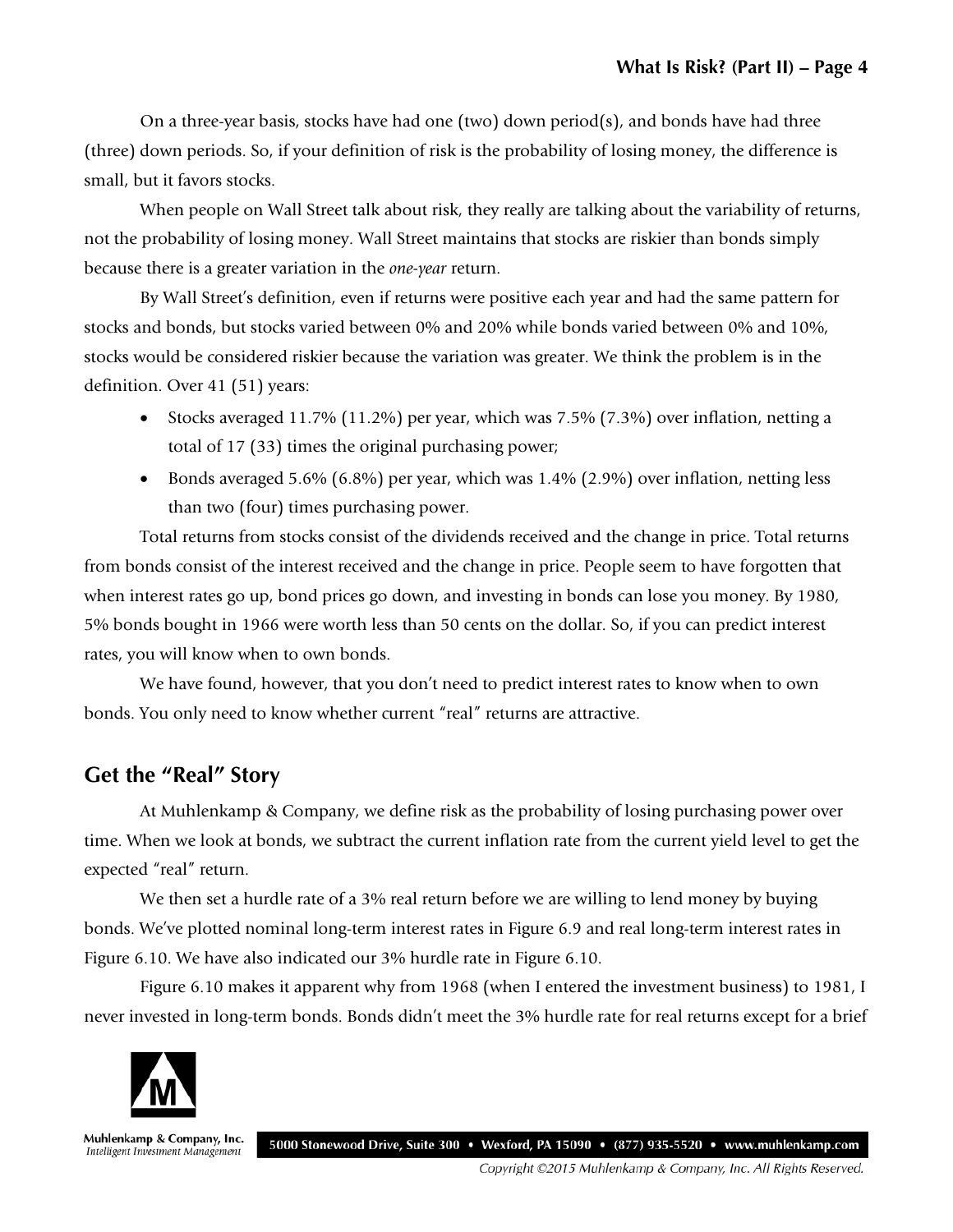period. It also illustrates why I was very comfortable investing heavily in bonds from 1981 through 1986. Then, current real returns on bonds were 6%–8%, versus a hurdle of 3%. At various times during that period, corporate interest rates were higher than corporate returns on equity, meaning it was unprofitable for companies to borrow money and interest rates had to fall. But Figure 6.10 demonstrates more than that.

Figure 6.10 demonstrates three (four) distinct periods in the returns available from bonds:

- From 1952 to 1965, bonds promised average nominal returns of 3.5% and real returns of 2.1%. Hindsight and Figure 6.6 show that they actually provided nominal returns of 2.1%. We consider this period "normal," at least in comparison to what followed.
- From 1966 to 1980, bonds promised nominal returns of 6.75% and very poor real returns of 0.1%. They produced nominal returns of 2.6% (because rates went up).
- From 1981 to 1993, bonds promised nominal returns of 9.5% and unusually good real returns of 5.0%. They produced nominal returns of 13.6% (because rates went down).
- (From 1994 to 2002, bonds promised nominal returns of 6% and real returns of 3.9%. They produced nominal returns at 9.2%—because rates declined.)



**Figure 6.9 Nominal Long-Term Government Bond Rate, 1952-2002**



Muhlenkamp & Company, Inc. Intelligent Investment Management

5000 Stonewood Drive, Suite 300 • Wexford, PA 15090 • (877) 935-5520 • www.muhlenkamp.com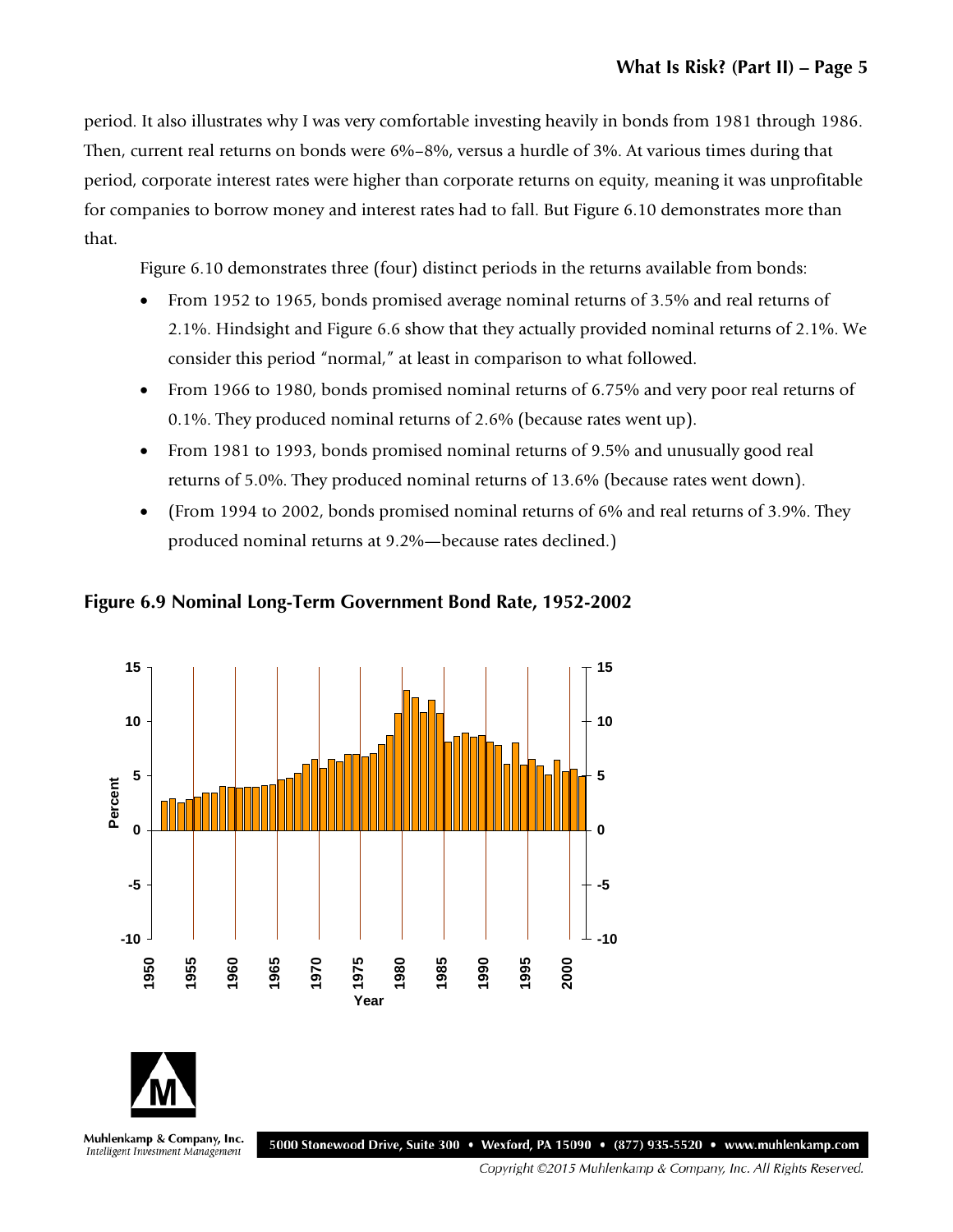

**Figure 6.10 Real Long-Term Government Bond Rate, 1952-2002**

We consider both the 1966 to 1980 period and the 1981 to 1993 period to be unusual and not likely to be repeated any time soon. For an explanation about why this happened, see our essay "And the Climate Is . . ."

If we also calculate the stock returns for these periods, we find that:

- In the 1952–65 period, when bonds averaged a 2.1% return, stocks averaged 14.5%.
- In the 1968–80 period, both stocks and bonds did poorly, but stocks did better than bonds: 6.7% compared to 2.6%.
- In the 1981–92 period, when bonds did very well, stocks did better: 14.7% compared to 13.6%.
- (In the 1993–2002 period, stocks did 9.5%, compared to bonds 9.2%.) To understand why this is so, read our essay "Why the Market Went Down."

At Muhlenkamp & Company, we believe the reason stocks perform better than bonds is not because they are "riskier" but because corporate management works for the stockholder and against the bondholder.



Muhlenkamp & Company, Inc. Intelligent Investment Management

5000 Stonewood Drive, Suite 300 • Wexford, PA 15090 • (877) 935-5520 • www.muhlenkamp.com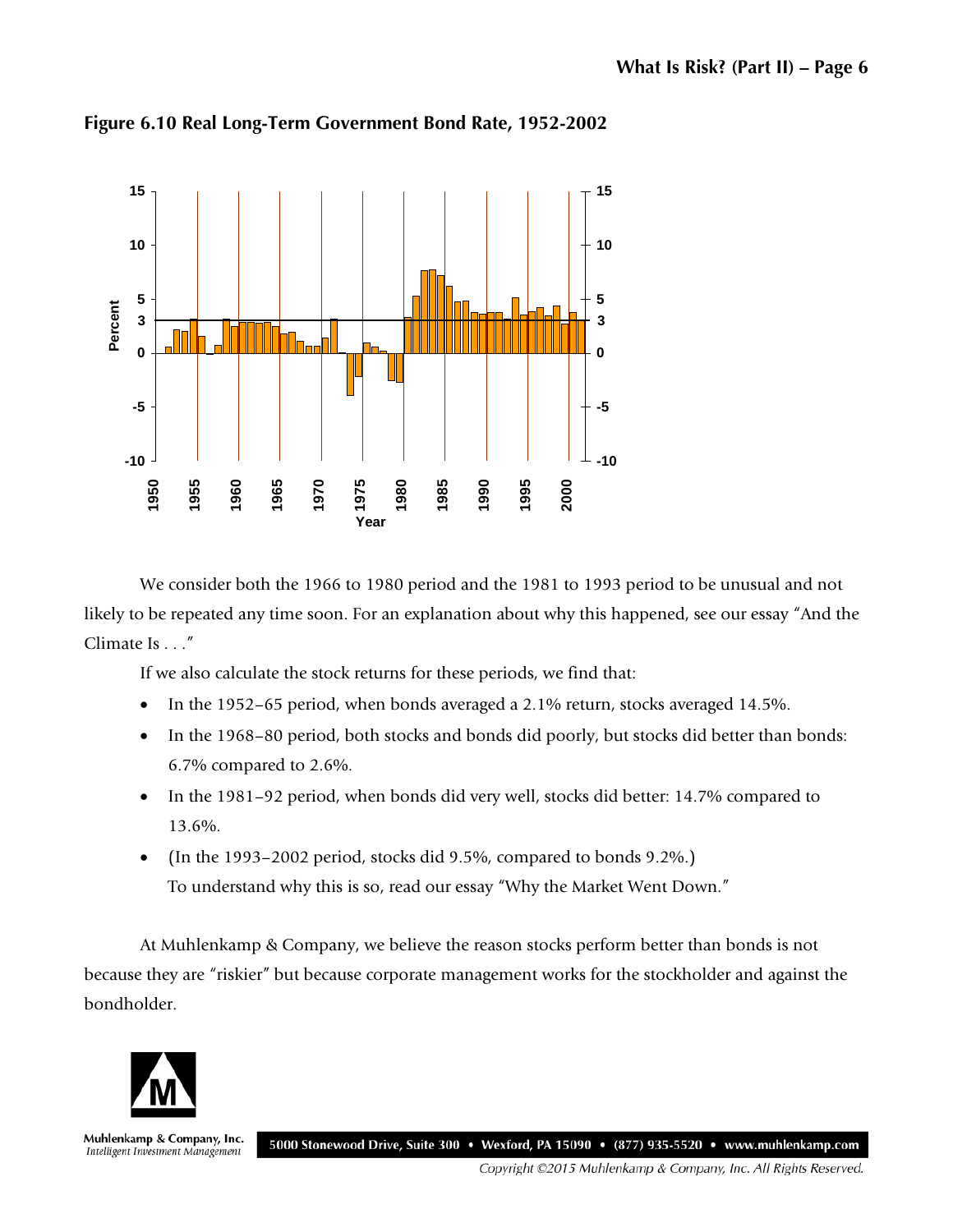Figure 6.10 also shows that, after an unusually good decade, real long-term interest rates have returned to "normal" levels of roughly 3% over inflation. Rates are now 6%–7% (4%–5%). Returns greater than 6%–7% (4%–5%) will require a continued decline in interest rates, either because inflation continues down or because public enthusiasm for bonds causes an overshoot beyond fair value.

While we believe each of these possibilities has a slightly greater than 50% probability (now less than 50%), bond returns will no longer be driven by the unusually high real interest rates of the last decade. The time to be heavily invested in long bonds has just come to an end (even more true today).

Figure 6.9 also can be read as the return investors expected from their purchases of bonds in each of the past 41 (51) years. In fact, these returns were guaranteed. Figure 6.6 shows the returns investors actually received. Realized returns were well below guaranteed returns until 1981.

#### **Conclusion**

Although we haven't yet constructed a chart for stocks similar to Figure 6.10, we judge the average stock to be priced to return 9%–10% (8%–9%). The caveat is that stocks are normally more sensitive to public hopes and fears than are bonds, so corrections of 5%–15% can occur at any time. Partly, this is because stock prices are reported on the news every day and played up by the media and the brokerage community, while bond prices are largely ignored. Frankly, the most likely trigger for such a correction in stocks in the current environment would be an up-tick in interest rates, and therefore, a decline in the price of bonds. When we put all of the above together, we see the following current conditions:

- Inflation is  $3\% 3.5\%$  ( $\sim 2\%$ ).
- Short-term debt is likely to return a nominal  $3\%$  (1%); 0% ( $-1\%$ ) real.
- Long-term debt is likely to return a nominal  $6\% 7\%$   $(4\% 5\%)$ ;  $3\% 4\%$   $(2\% 3\%)$  real, with some volatility.
- Stocks are likely to return a nominal  $9\% 10\%$  ( $8\% 9\%$ );  $6\% 7\%$  ( $6\% 7\%$ ) real, with greater volatility.

Therefore, for money with a horizon beyond three years, we find the real returns available on stocks to be double those available on bonds, and we find both stocks and bonds to be more attractive than short-term investments.



Muhlenkamp & Company, Inc. Intelligent Investment Management

5000 Stonewood Drive, Suite 300 • Wexford, PA 15090 • (877) 935-5520 • www.muhlenkamp.com